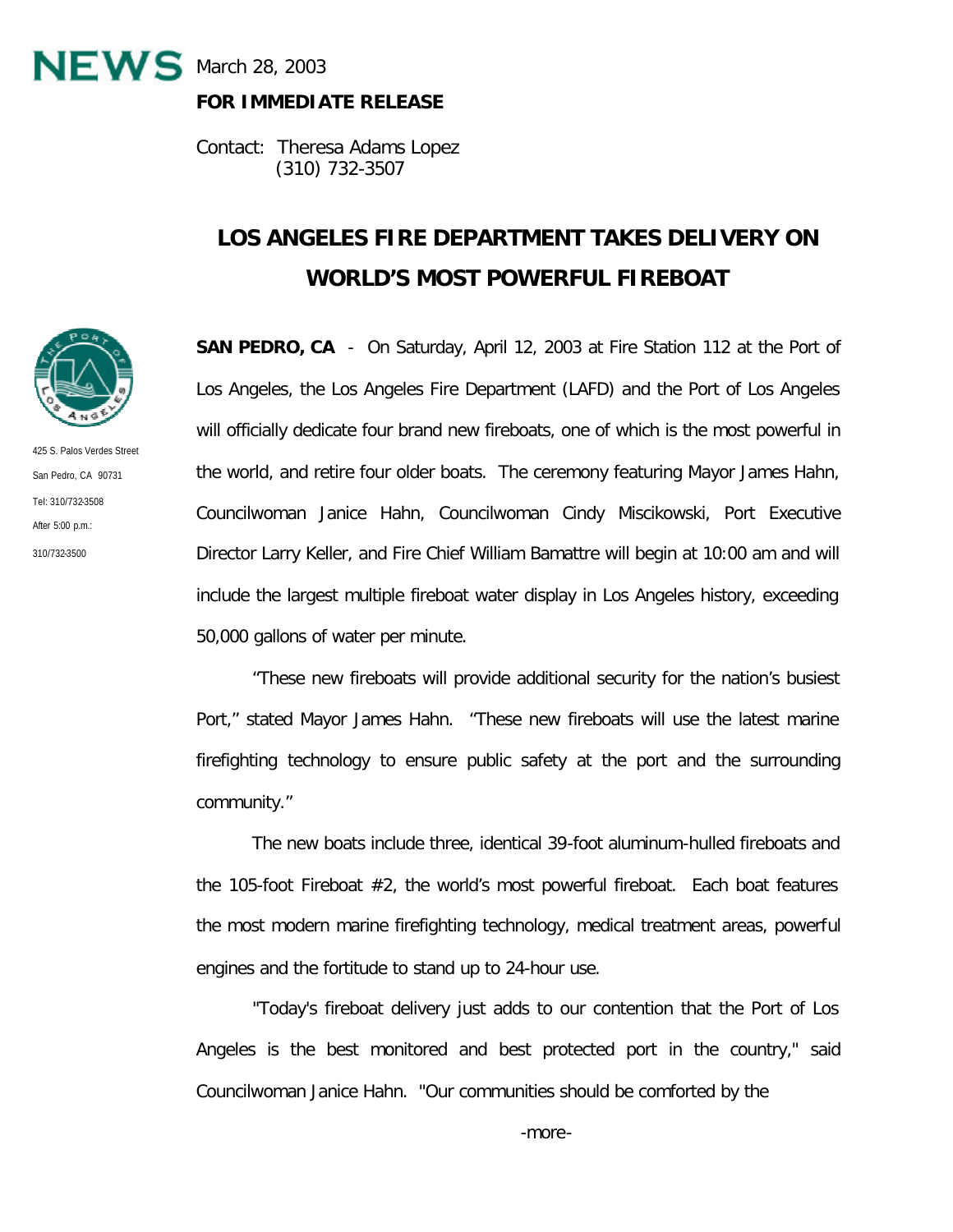2-2-2

knowledge that our firefighters have the most state-of-the-art, clean fuel equipment to keep this harbor safe and our air clean; and the entire region can rest assured that we are taking every possible step to ensure that this port is adequately equipped at all times."

New *Fireboat #2* replaces the 78-year-old *Ralph J. Scott* on the Fire Department fleet. The *Ralph J. Scott*, which is the oldest frontline fireboat in the country, will be preserved as a historical monument, the details of which are still being determined.

"From the public safety point of view," stated Councilwoman Cindy Miscikowski, "no other port fire agency in the world is better prepared to battle whatever emergency may come its way than the City of Los Angeles Fire Department at the Port of Los Angeles, particularly with this new state-of-the-art equipment."

"We are committed to providing the highest level of protection for the people and property at the Port of Los Angeles, and these new fireboats will allow us to fulfill that goal," commented Los Angeles Fire Chief William Bamattre.

The four new boats, at a total cost of \$11.6 million, were paid for by the Port of Los Angeles and will be housed at strategic response locations around the Port of Los Angeles.

"The Port of Los Angeles is more than pleased to be able to provide these state-of-the-art vessels to the Fire Department," said Larry Keller, Port Executive Director. "We see it as a win for the Port's neighbors, visitors and customers."

-more-